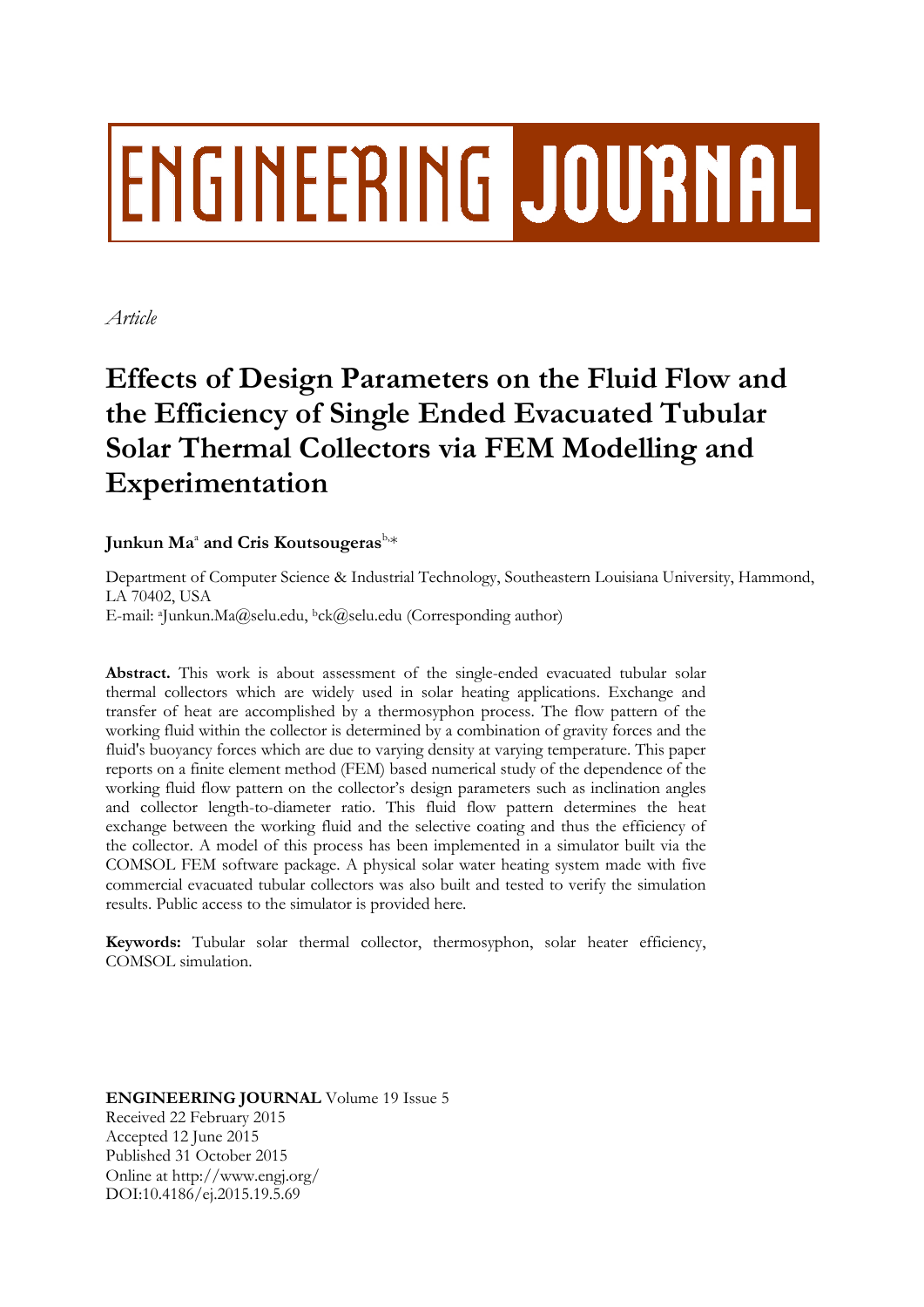# **1. Introduction**

Flat plate and evacuated tube collectors are the two most widely used solar thermal collectors for both domestic and commercial solar heating applications. Despite the long standing debate regarding the efficiency of the two collectors and the ISO 9806 standard [1] for testing solar collectors -according to which, efficiency could be measured in terms of gross roof area or absorber area- both theoretical [2–4] and experimental tests [5–7] have been presented that the evacuated tube collectors are more appropriate for high temperature applications such as steam production and regions with relatively long periods of overcastting sky and low ambient temperature.

Most evacuated tube collectors in the market use either a heat pipe design, [8] which is popular in Europe, or a direct flow design which is more popular in China. In the heat pipe design, an array of evacuated glass tubes -each holding a copper fin plate absorber fused to a copper heat pipe containing vaporizable fluid sealed in it- are connected to a manifold where heat is exchanged/transferred to other media such as water. Such a system is generally complicated by design, more expensive to manufacture and maintain, and heavy due to the copper plate and pipe use [9]. The direct flow evacuated tube collector uses a collector encased in dual layer glass tubes with vacuum in between the layers to eliminate heat loss due to conduction. The particular one that is the subject of this study is shown in Fig. 1 and has one end of the collector sealed with a layer of glazed coating and the other open end connected directly into a storage tank where the working fluid is stored. The open end and the storage tank is elevated with respect to the sealed end; as will be explained shortly, hot fluid medium rises to the tank whereas colder fluid sinks towards the sealed end of the tube(s). The selective absorbing coating on the outer surface of the inner tube absorbs and converts solar irradiation energy into heat and subsequently exchanges it to the working fluid by thermal conduction via the inner glass tube (Fig. 1 (b)).



Fig. 1. (a) Single ended direct flow evacuated tube collector; (b) cross-section view; (c) solar water heater based on an array of singled ended direct flow evacuated tube collectors .

Because of the circular geometry and the tilted installation setup, only the surface of the absorbing coating facing the sunlight irradiation will heat up and subsequently heats the adjacent working fluid. Under constant pressure, the density of the heated working fluid decreases and this causes the hotter fluid to float upward in the tube. Similarly, the working fluid with a lower temperature tends to move downward in the tube because of its relatively higher density.[10] The temperature gradient between the absorbing coating surface facing the sunlight and the opposite side generates heat flow and thus circulation of the working fluid within the inner glass tube.[11]

In the past, many works have dealt with the general issue of solar collector efficiency; some examples are listed in the references section[2–11] (but many more exist). The known works either provide performance assessments for specific configurations or specific products, or they provide modelling of various aspects of a tube collector system and the processes related to thermal transfer. The present work aims at building and making available a simulator [21] for an evacuated collector tube system. This paper reports the results of a study of the flow pattern of the working fluid within the inner tube of the direct flow evacuated tube collector using finite element methods (FEM). The main parameters on which to examine the dependence of the individual collector's efficiency are: (i) its tilted installation angle, (ii) the diameter of the inner tube, and (iii) the length of the collector. In addition, the effects of the installation distance between multiple collectors and relative incidence angle of the sunlight on the overall performance

 $\overline{a}$ 

Courtesy of the Wuxi Wan Kang Solar Water Heater Co., Ltd. http://www.wktyn.com/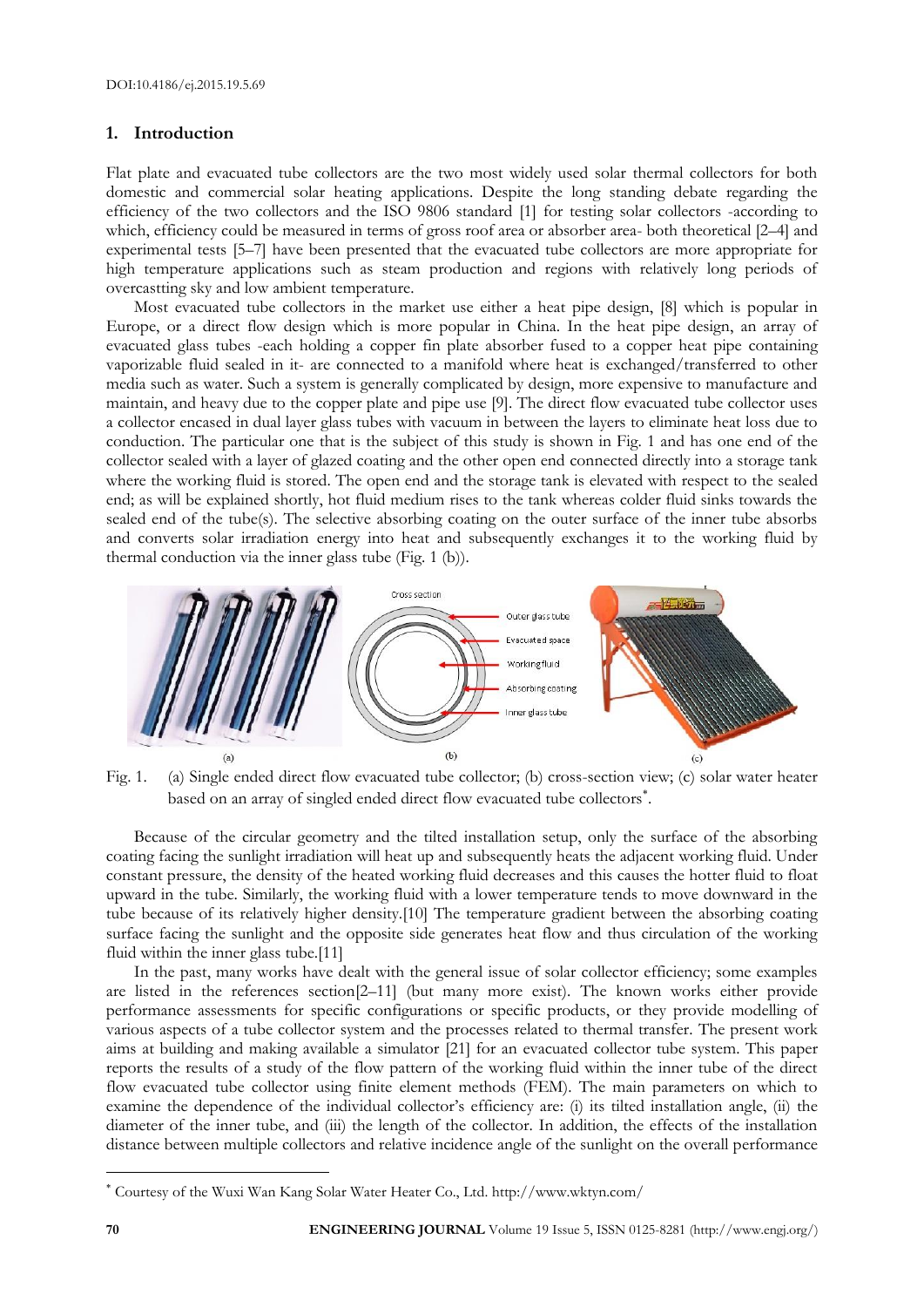of a system are also discussed. Based on the analysis reported here, a COMSOL simulator was built and is available for further use by interested researchers. An experimental solar water heating system based on five such collectors provided by the Wuxi Wan Kang Solar Water Heater Co., Ltd. was also constructed and tested to verify the FEM simulation results. For the purpose of simplicity, water was the working fluid used in both simulation and experimental tests.

# **2. Thermosyphon Process of the Working Fluid within an Evacuated Tube Collector**

The heating of the water within the collector involves two processes: heat conduction from the selective absorbing layer through the inner glass tube into the water, and fluid flow (natural convection) of the water. It is a thermal-fluid dynamics coupled multi-physics problem. The sun irradiation absorbing coating is considered to be the heat source of the collector (input), and the output is the net heat flux at the open end of the collector. The input energy flux from the absorbing coating is assumed to be a constant heat flux that is fed into the inner tube given that this work is focused on the effects of the aforementioned parameters of the collector's tilt and geometric dimensions. Due to the fact that only half of the coating is subjected to sun light at any given time, the heat flux input is assumed to come from the top half of the tube. Thus, the steady state heat conduction from the absorbing layer to the water is governed by an energy conservation equation [12]:

$$
\rho C_{\mathbf{p}} \mathbf{u} \cdot \nabla \mathbf{T} + \nabla \cdot (\mathbf{-k} \nabla \mathbf{T}) = \mathbf{Q} \tag{1}
$$

where  $\rho$  is fluid density,  $C_p$  is the heat capacity of the fluid,  $u$  is the velocity field of the fluid which is obtained from the Weakly Compressible Navier-Stokes equations,  $\nabla$  is the vector differential operator (gradient),  $T$  is the temperature of the fluid,  $k$  is the thermal conductivity of the fluid, and  $q$  represents the heat source. As mentioned above, the steady state flow of the water within the inner tube is represented by the Weakly Compressible Navier-Stokes equations [13]:

$$
\rho \mathbf{u} \cdot \nabla \mathbf{u} = \nabla \left[ -\rho \mathbf{I} + \eta \left( \nabla \mathbf{u} + (\nabla \mathbf{u})^{\mathrm{T}} \right) - \frac{2}{3} \eta (\nabla \cdot \mathbf{u}) \mathbf{I} \right] + \mathbf{F} \tag{2}
$$

$$
\nabla(\rho u) = 0 \tag{3}
$$

where  $\rho$  is the fluid pressure, I stands for the identity matrix,  $\eta$  is the fluid dynamic viscosity, the superscript  $\tau$  denotes the transpose matrix, and  $\vec{F}$  is the volumetric force which is the determining factor of the fluid flow pattern and it is the difference between the fluid's gravity and buoyancy.

To find the value of the volumetric force  $\vec{F}$ , a unit mass  $\vec{M}$  of water with original volume  $\vec{V}$  is considered. Suppose, for the moment, that the temperature of the water body that surrounds this unit mass **M** does not change (thus maintaining a constant density of  $\rho$ ), while the initial density  $\rho$  of the mass **M** (which is 'submerged' in the surrounding water of unchanged temperature) decreases to  $\rho'$  as its own temperature rises to a differential from its surrounding water body. Due to conservation of mass, the volume of the unit mass will increase from the original **<sup>V</sup>** to **V'** as shown in Fig. 2.



Fig. 2. Mechanical analysis of the volumetric force of unit mass water.

Based on the analysis above, the volumetric force per unit volume can be represented as:

$$
F = \rho g (V'-V)/V = \rho g \Delta V/V
$$
\n(4)

where  $\rho$  is the density of water,  $g$  is the gravitational force constant,  $V$  and  $V'$  are the initial and displaced volumes of the unit mass water. Since the fluid density and the gravitational force constant are constant at given temperature, the volumetric force is determined only by the value of  $\Delta V / V$ .

In terms of volume, the coefficient of thermal expansion (CTE) of materials is defined as the ratio between changes in volume in response to changes in temperature of the materials as:

$$
\alpha = (\Delta V/V)/\Delta T \text{ or } \Delta V/V = \alpha \Delta T \tag{5}
$$

**ENGINEERING JOURNAL** Volume 19 Issue 5, ISSN 0125-8281 (http://www.engj.org/) **71**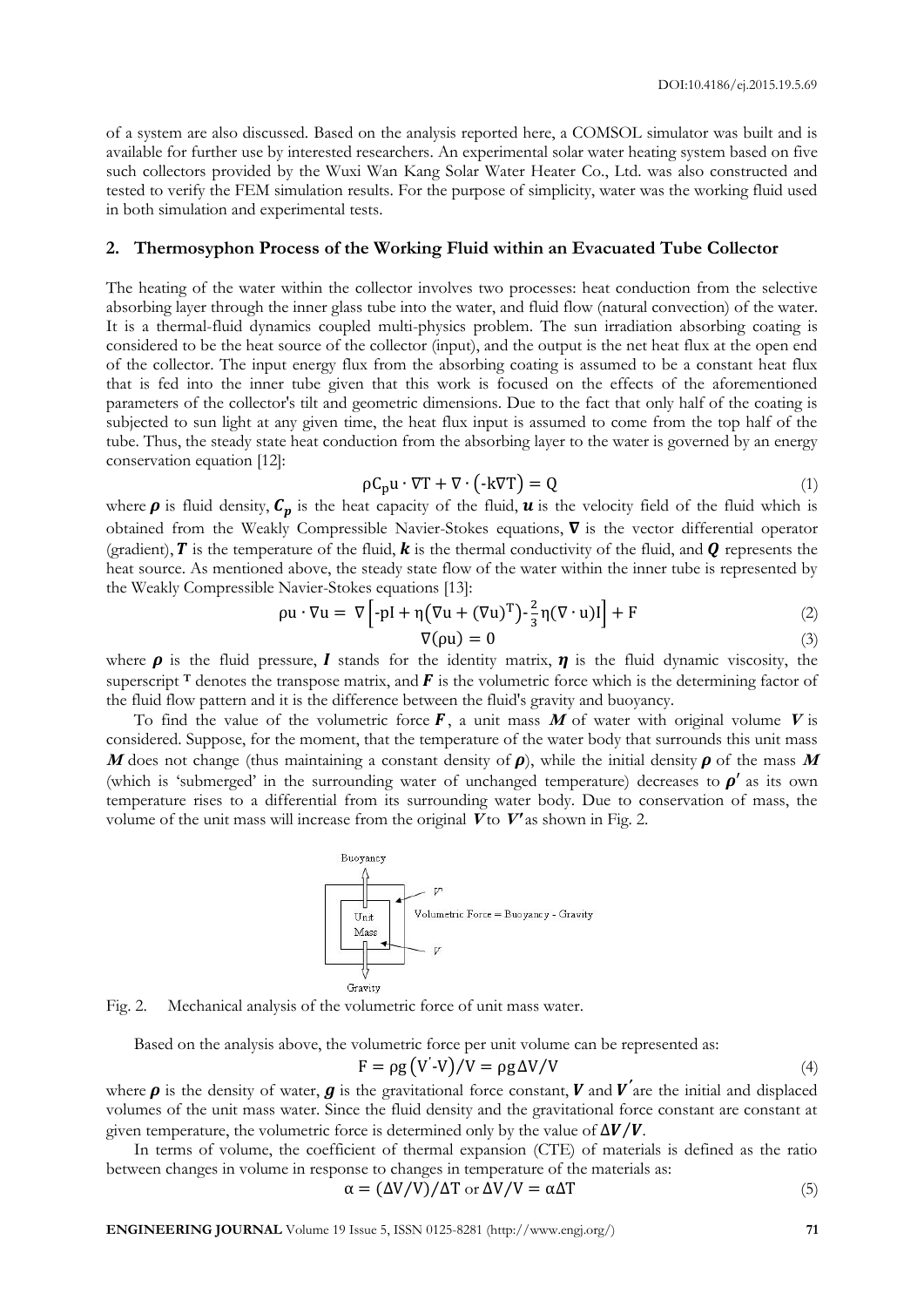Combining Eq. 4 and Eq. 5, the volumetric force per unit volume of the water can be represented as:  $F = \rho g \alpha \Delta T$  (6)

# **3. Numerical Implementation**

The above theoretical framework was then used to perform simulations using COMSOL as explained in the following sections. The COMSOL Multiphysics simulation environment was used for this study because of its available predefined heat transfer and fluid dynamics interfaces and because of the easiness to couple them together for multiphysics simulation [14]. In addition, its interface allows input of user defined terms such as the volumetric force of Eq. 6 and this simplifies the process of modifying the governing constitutive equations such as Eq. 2.

### **3.1. FEM Model**

Since the outer glass tube of the collector is mainly for creating a vacuum layer between itself and the inner glass tube and the heat transfer and fluid flow physics of our interest take place in the inner tube, it is only necessary to model and simulate the two physics at the inner tube. Based on measurement of the actual collector used for experimental tests and specifications supplied by the manufacturer [15] the geometry of the collector is modelled to be 1200mm long, 47mm inner diameter, with inner glass tube thickness of 2.5mm as shown in Fig. 3.



Fig. 3. Model of a single ended evacuated tube collector tilted at 30º.

Since the open end of the collector is connected directly to a storage tank, this opening serves as both the inlet for cold water to enter the collector (via the lower portion of the opening) and the outlet for hot water to exit (via the upper portion of the opening) the collector, the upper and lower half of the open end of the collector are modelled as outlet and inlet respectively as shown in Fig. 4.



Fig. 4. Outlet and inlet assumption for the open end of the collector.

In addition, the following assumptions were made for the simulation: 1) thermal expansion of the glass tube is ignored as being very small to be of any significant consequence; 2) ambient temperature is 298.15 Kelvin [25°C] and the system collector is subjected to 1 atmospheric pressure; 3) the properties of water are based on that of the pure water at 0.01ºC [16]; 4) the properties of glass are based on that of borosilicate glass used to manufacture the collector used in experimental tests[17]; 5) the effects of the water tank and other accessories are ignored.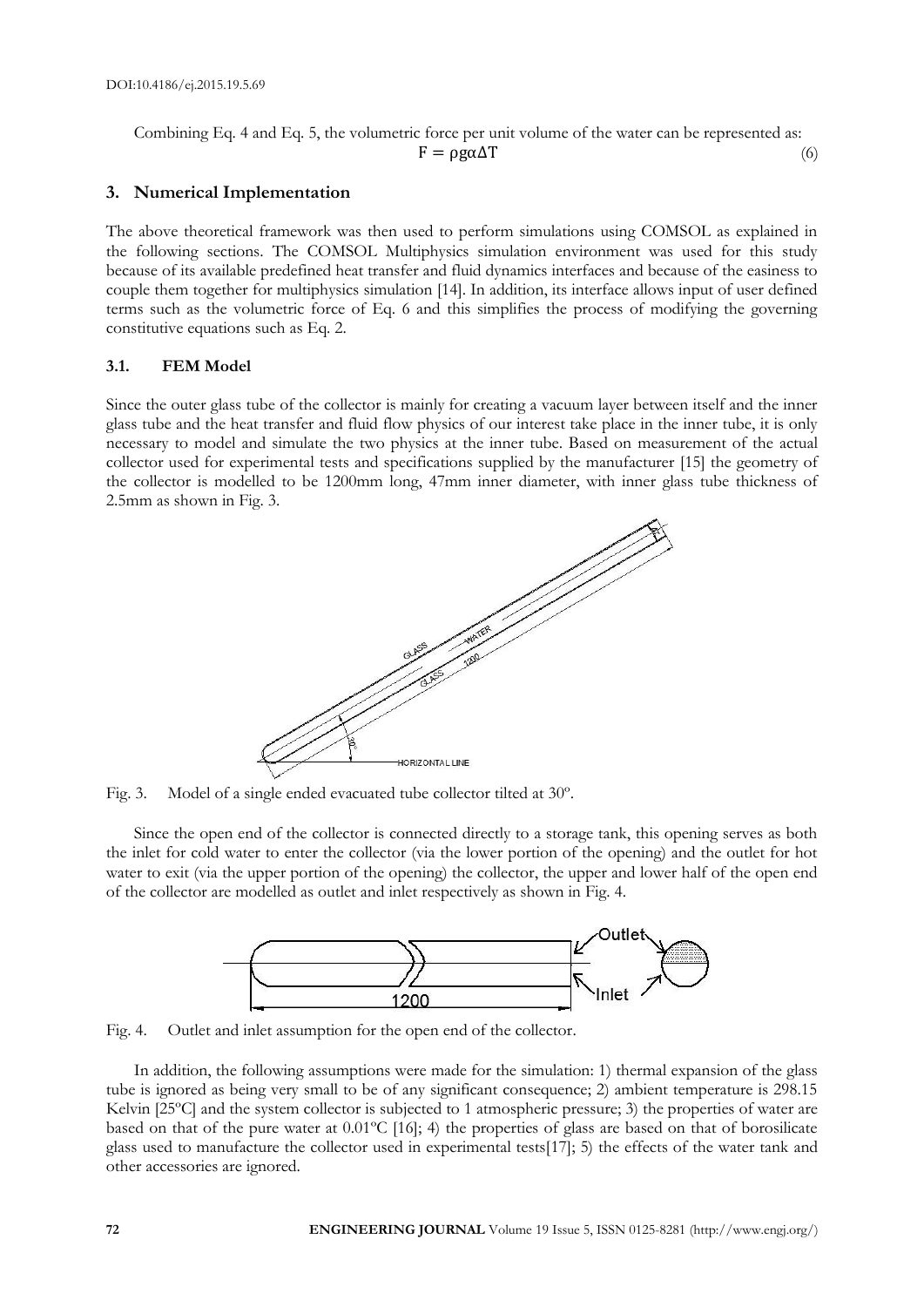#### **3.2. Efficiency Calculation**

Suppose a certain amount of water with mass  $M$  goes into tube collector from the inlet with an initial temperature of  $T_0$  and comes out of the collector from the outlet with a final temperature of  $T$  after being heated over a certain period of time  $t$ . Then, the energy gain of this body of water can be represented as:

$$
\Delta Q = C_p M (T - T_0) = C_p \rho V \Delta T \tag{7}
$$

where  $\Delta Q$  is the energy gain,  $C_p$  is the specific heat capacity of water,  $\rho$  is the density of the water,  $V$  is the volume of the water, and  $\Delta T$  is the temperature difference after the body of water circulating through the collector. If we rewrite Eq. (7) in power format, it becomes:

$$
P = \Delta Q/t = C_p(M/t)(T-T_0) = C_p\rho(V/t)\Delta T
$$
\n(8)

The ratio between this calculated power and the input from the absorbing coating determines the efficiency of the collector. To calculate the power  $P$  in Eq. (8), we still need to find the volume of water which flows through the collector within a given time **t**, and the temperature difference  $\Delta T$  of this water when it goes in and when it comes out of the collector. Because both the velocity and temperature vary within the whole volume of water in the collector, integration over the surface of the outlet boundary was applied.

In order to compute the net energy flowing through a cross section of a flow, we need to integrate the energy of the fluid over the cross-section area (surface). The reason is that the velocity of the fluid is not constant over the entire cross section of the outlet area. Consider a representative surface area  $dA$  on the outlet. Since only the velocity component of the fluid flowing along the normal direction of the outlet surface will generate net flow, the normal velocity at this area can be expressed as:

$$
n \cdot U = n_x * u + n_y * v + n_z * w \tag{9}
$$

where **n** is the normal vector of the outlet, **U** is the velocity vector of the water at the outlet,  $n_x$ ,  $n_y$ , and  $n_z$  are the unit vectors along the X, Y, and Z coordinate axes respectively, and  $u, v$ , and  $w$  are the three velocity components along the X, Y, and Z coordinates. Similarly, the temperature difference can be expressed simply as  $T-T_\theta$ , where  $T$  is the temperature of the water exiting the area and  $T_\theta$  is the temperature of the fluid entering the collector from the inlet. Integrating this net flow multiply the temperature difference over the outlet surface, the power  $\bm{P}$  in Eq. (8) can be obtained.

$$
P = C_p \rho \oint (n_x * u + n_y * v + n_z * w)(T - T_0) dA
$$
\n(10)

#### **3.3. Studied Parameters**

The model was setup in the COMSOL FEM package and experimentation via simulations was conducted. In these simulations, some design parameters of interest were varied in order to understand how the efficiency of the collector is affected. These parameters include the installation angle of the collector, physical dimension of the collector, and the distance between neighboring collectors in an array of these collectors.

#### 3.3.1. Installation angle

The first and also the main factor affecting the collector's efficiency is the installation angle. Since the collector is generally installed at a certain tilted angle with respect to the horizontal plane, the gravity of water can be divided into two components: the one parallel to the tube and the other perpendicular to the tube. The magnitude of each component is determined by the tilted installation angle as shown in Fig. 5. The two component forces can potentially impede or facilitate the natural thermal convection of the water within the collector and thus the overall efficiency of the collector. In this study, mounting angles starting from 15<sup>0</sup> with an increment of 5<sup>0</sup> until 75<sup>0</sup> were modeled and an experimental system detailed in section 4 has also been fabricated and tested to verify the modeling results.

#### 3.3.2. Physical dimensions of the collector

In considering the physical dimensions of the collector tube, the length to diameter ratio was also investigated. A short survey of commercially available collectors shows that there are many mass produced single ended evacuated tube collectors with different dimensional specifications. In this study, collectors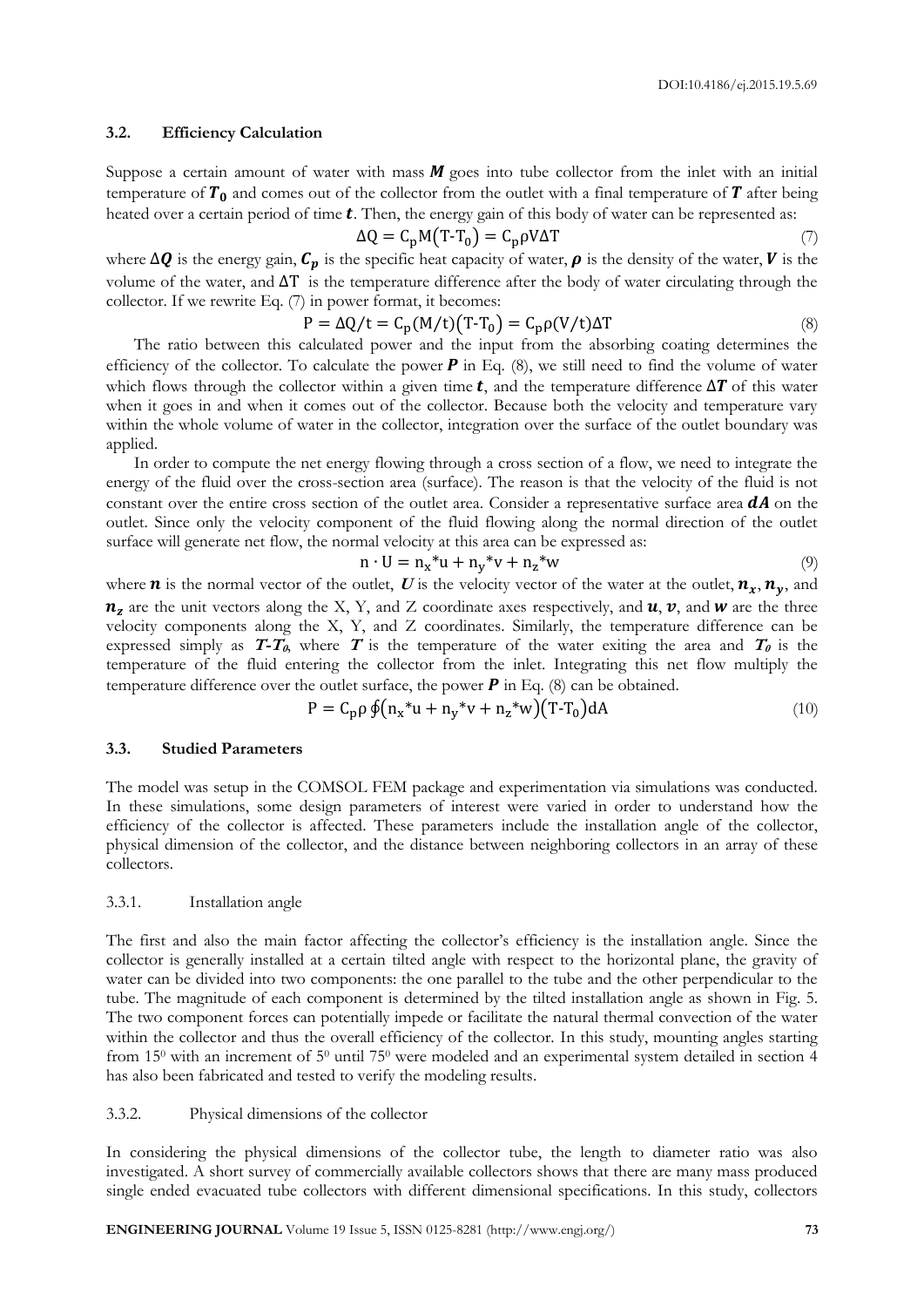with identical 47mm inner diameter but length ranging from 1200mm to 1800mm with an increment interval of 50mm are modelled to check the effects of aspect ratio (ratio between collector length and inner tube diameter) on the collector's efficiency.





3.3.3. Spacing of the collectors.

In most solar heating systems based on this type of collector, there is usually an array of these collectors installed parallel to each other. When the sunlight incidence is  $90^\circ$  as shown in Fig. 6(a), each collector has half of the absorbing coating subjected to sunlight. If the sunlight incidence is some value other than 90<sup>0</sup> as shown in Fig. 6(b), the outmost collector tube will still have half of the coating surface exposed to the sunlight, but all other collector tubes will expose less absorbing area due to shading. Suppose the sunlight is maintained at a fixed angle, the gap between tubes is directly related to the size of the blocked/shaded area as shown in Fig. 7. Therefore, the tube spacing in the collector array affects the overall efficiency of these collectors. In this study, models consisting of two collector tubes with distance between them ranging from 10mm to 50mm at the increment of 5mm were created to investigate this effect. The sunlight incidence is fixed at  $30^{\circ}$  in these models.



Fig. 6. Two different sunlight incidences.



Fig. 7. Space between collectors and its effects on absorbing area.

# **4. Experimental Tests**

A solar water heating system was constructed as shown in Fig. 8 to experimentally test the effects of installation angle on the efficiency of the collectors. This system was made with five single ended evacuated solar thermal collectors (1200mm long with 47mm inner tube diameter) that are connected to a PVC pipe (1500mm long with 152.4mm inner diameter) functioning as water storage tank. The collectors in the system are placed in such a way so that the spaces between all collectors will not cast shadows on nearby collectors for an incidence angle smaller than 600.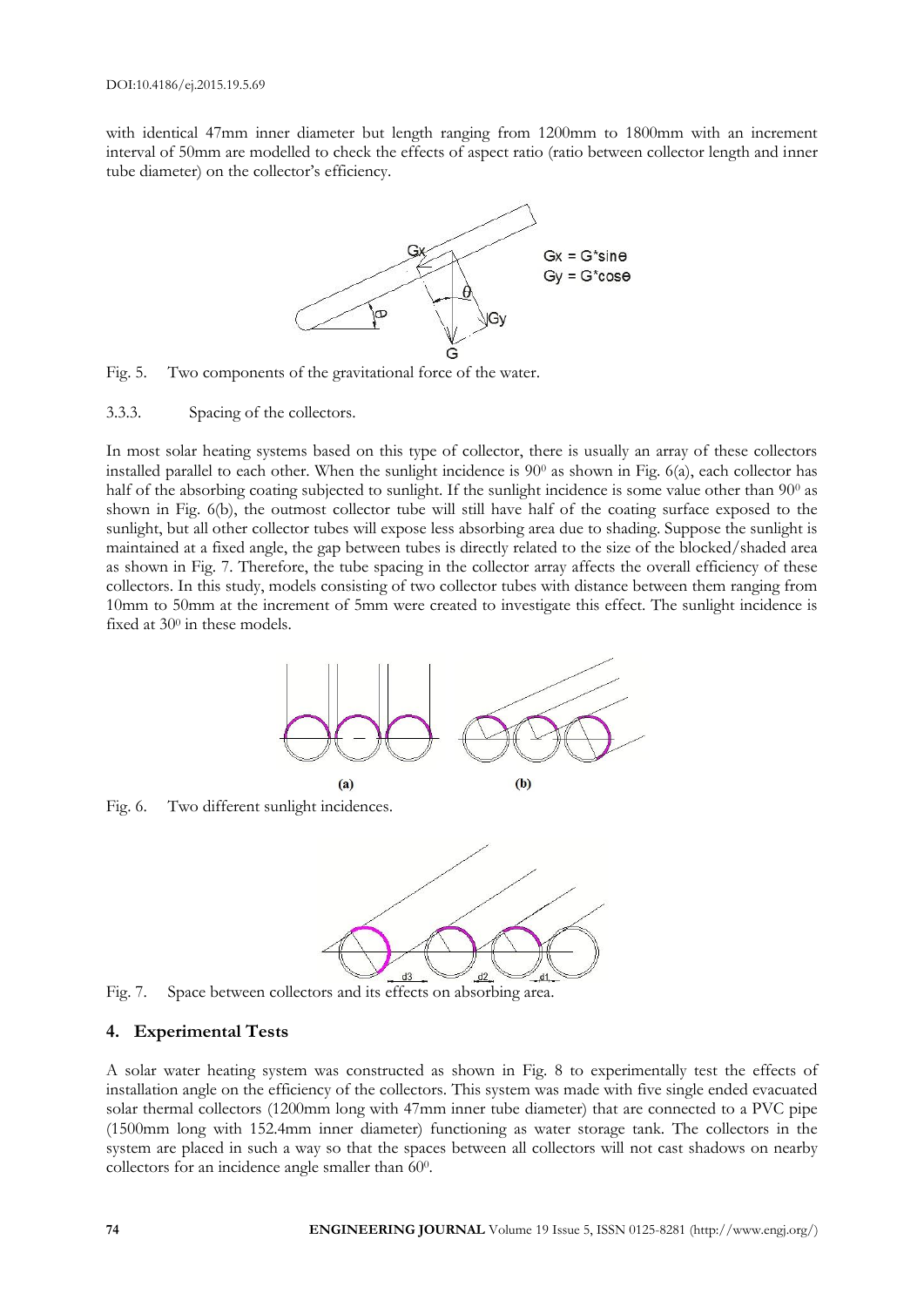

Fig. 8. A solar water heating system with five single ended evacuated solar thermal collectors.

The system is filled with 25 liters of tap water and then set in sunlight for one hour at varying tilted angles. Each of these experiments was started with both the system and its water initially at room temperature. To ensure a constant sunlight irradiation between all tests, the experiments were carried out around noon time during sunny days without clouds. Sunlight intensity during the tests was measured every 15 minutes using a portable light intensity meter for each test [18]. Table 1 shows the measured sun light intensity values during the experiment tests with the average and variation range shown in Fig. 9. The average measured sunlight intensity is 1278 W/m<sup>2</sup> with a variation range of approximately 50W/m<sup>2</sup>, which is less than 4%, during all the tests.

| <b>Tilt Angle</b> |        | Measured Sunlight Intensity $(W/m2)$ |        |        | <b>Average</b> |                     | Lower               | <b>Upper</b>        |
|-------------------|--------|--------------------------------------|--------|--------|----------------|---------------------|---------------------|---------------------|
| (degrees)         | 1      |                                      | 3      | 4      |                | (W/m <sup>2</sup> ) | (W/m <sup>2</sup> ) | (W/m <sup>2</sup> ) |
| 15                | 1284.5 | 1279.7                               | 1290.2 | 1288.5 |                | 1285.7              | 6.0                 | 4.5                 |
| 20                | 1249.3 | 1255.4                               | 1260.3 | 1258.5 |                | 1255.9              | 6.6                 | 4.4                 |
| 25                | 1266.3 | 1270.0                               | 1271.4 | 1259.2 |                | 1266.7              | 7.5                 | 4.7                 |
| 30                | 1276.1 | 1270.5                               | 1283.1 | 1281.3 |                | 1277.8              | 7.3                 | 5.3                 |
| 35                | 1277.5 | 1285.4                               | 1284.3 | 1279.5 |                | 1281.7              | 4.2                 | 3.7                 |
| 40                | 1269.1 | 1280.5                               | 1277.6 | 1281.3 |                | 1277.1              | 8.0                 | 4.2                 |
| 45                | 1277.5 | 1285.7                               | 1288.4 | 1279.3 |                | 1282.7              | 5.2                 | 5.7                 |
| 50                | 1298.5 | 1291.4                               | 1294.5 | 1287.8 |                | 1293.1              | 5.3                 | 5.5                 |
| 55                | 1279.8 | 1288.5                               | 1286.4 | 1285.8 |                | 1285.1              | 5.3                 | 3.4                 |
| 60                | 1266.5 | 1269.5                               | 1261.5 | 1259.9 |                | 1264.4              | 4.4                 | 5.2                 |
| 65                | 1277.2 | 1290.5                               | 1275.6 | 1288.4 |                | 1282.9              | 7.3                 | 7.6                 |
| 70                | 1267.8 | 1284.3                               | 1277.6 | 1285.6 |                | 1278.8              | 11.0                | 6.8                 |
| 75                | 1289.5 | 1279.6                               | 1288.4 | 1269.5 |                | 1281.8              | 12.3                | 7.8                 |
|                   |        |                                      |        |        | Min            | 1255.9              |                     |                     |
|                   |        |                                      |        |        | Max            | 1293.1              |                     |                     |
|                   |        |                                      |        |        | Average        | 1278.0              |                     |                     |

Table 1. Measured sunlight intensity during the experiments.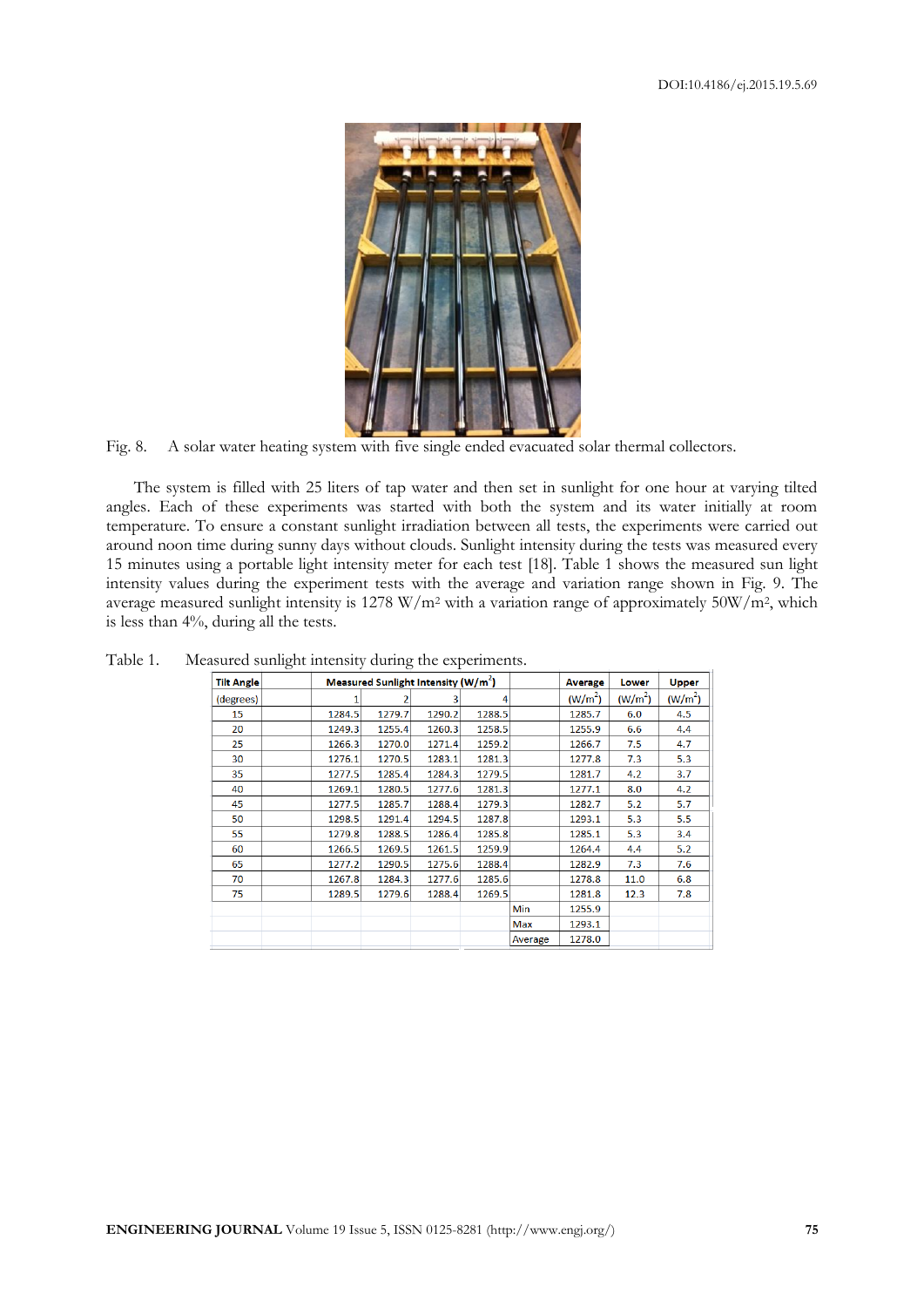

Fig. 9. Measured sunlight intensity during experimental tests.

The efficiency of the system was obtained by calculating the ratio of the energy absorbed by the water in the form of heat to that of the sunlight radiation on the selective absorbing coating. The heat absorbed by the water can be simply derived from the temperature change of the water in the tank over the one hour testing period of time.

$$
Q = MC_p \Delta T \tag{11}
$$

where **Q** is the total heat water absorbed, **M** is the mass of the water,  $C_p$  is the heat capacity of the water, and  $\Delta T$  is the water temperature change of the water over the one hour testing period. The input from sunlight is calculated as the sun flux that hits the absorbing area (area of the coating on the collector tube that is subjected to sunlight irradiation). A converting efficiency of 90% for the selective absorbing coating is chosen based on results reported by other researchers [19, 20]. Table 2 shows the experimentally measured results. The mass of the water in the system was obtained from the volume of water in the system. The initial and final temperatures of the water were measured using a thermocouple probe inserted into the PVC tank. Based on the total amount of energy exchanged to the water in the system, the average power of the system over the one hour testing period was calculated.

| Mass |         |         |         |                   | Initial Temp Final Temp Delta Temp Heat Absorbed Measured Power |
|------|---------|---------|---------|-------------------|-----------------------------------------------------------------|
| (Kg) | $(^0C)$ | $(^0C)$ | $(^0C)$ | $\left( 0\right)$ | (W)                                                             |
| 25.0 | 27.6    | 42.8    | 15.2    | 1591536.4         | 442.1                                                           |
| 25.0 | 25.8    | 41.4    | 15.6    | 1627113.1         | 452.0                                                           |
| 25.0 | 24.5    | 40.8    | 16.3    | 1706637.6         | 474.1                                                           |
| 25.0 | 25.5    | 41.8    | 16.3    | 1701405.8         | 472.6                                                           |
| 25.0 | 29.6    | 45.3    | 15.7    | 1642808.8         | 456.3                                                           |
| 25.0 | 27.6    | 43.2    | 15.7    | 1640716.0         | 455.8                                                           |
| 25.0 | 23.9    | 39.5    | 15.6    | 1631298.6         | 453.1                                                           |
| 25.0 | 28.6    | 44.2    | 15.6    | 1630252.3         | 452.8                                                           |
| 25.0 | 27.6    | 42.7    | 15.1    | 1576887.1         | 438.0                                                           |
| 25.0 | 27.1    | 42.2    | 15.1    | 1574794.4         | 437.4                                                           |
| 25.0 | 25.7    | 39.8    | 14.0    | 1469110.5         | 408.1                                                           |
| 25.0 | 27.5    | 41.9    | 14.4    | 1502594.5         | 417.4                                                           |
| 25.0 | 29.6    | 43.9    | 14.3    | 1499455.4         | 416.5                                                           |

Table 2. Experimentally measured results for different tilt angles.

Since the calculated power is a time average over the one hour testing period, environmental conditions such as ambient temperature and wind speed could affect the heat loss, which will affect the experimental results. Figure 12 shows such a variation but the trend still agrees with the simulated results.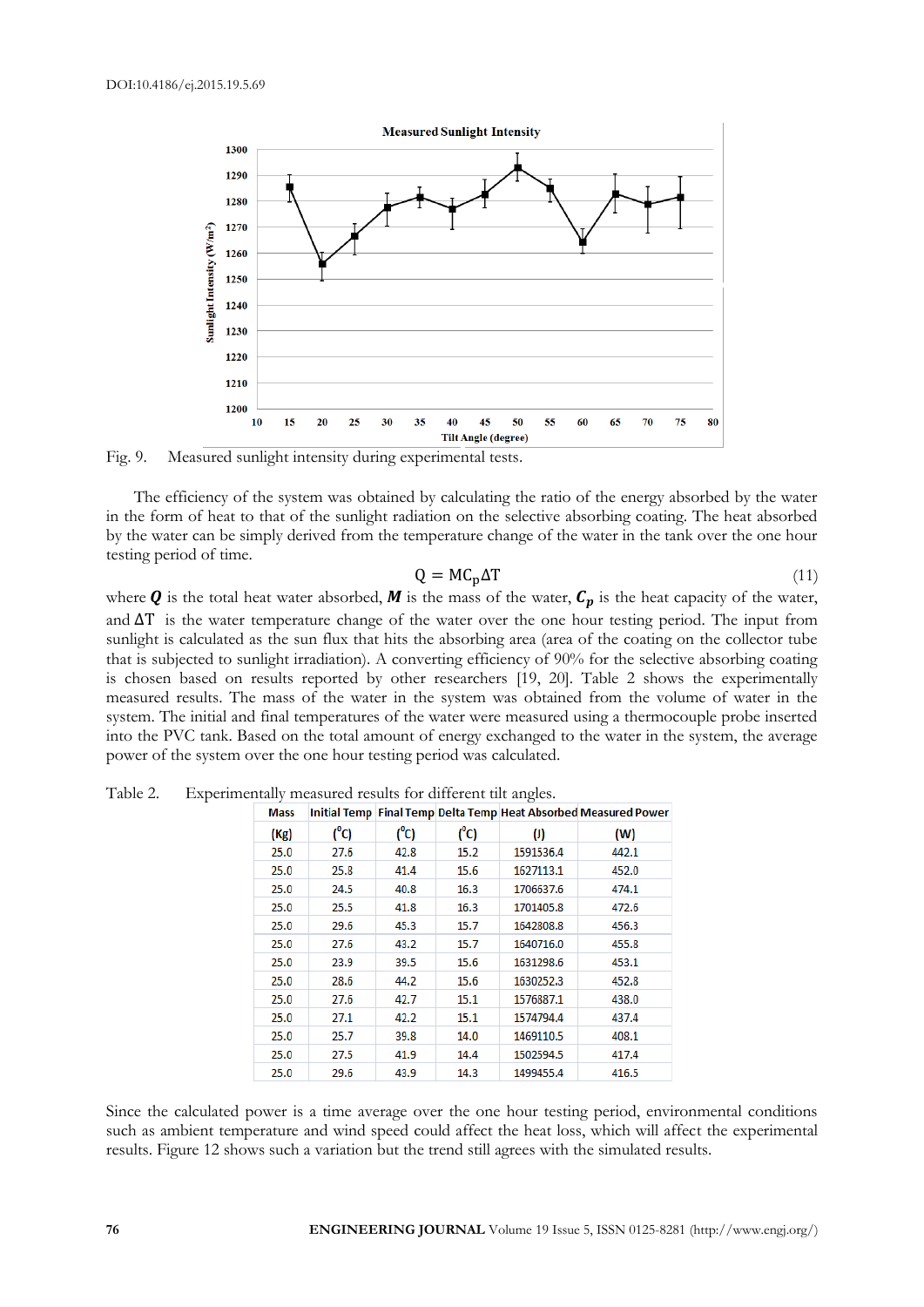## **5. Results and Discussion**

The fluid dynamics and heat transfer of the water within the collector were successfully simulated using COMSOL Multiphysics. Figure 10 shows a snap shot of the temperature distribution and the flow stream lines of the water within the collector tube. It can be seen clearly that the temperature of the upper portion of the water adjacent to the upper surface of the collector tube where the absorbing coating is subjected to sunlight irradiation rises, while the temperature of the lower portion of the water near the back side of the absorbing coating shaded by the tube itself remains relatively low. The stream line shows that the water does circulate from the open end all the way down to the sealed end of the collector.



A center cross section of the collector with the water temperature and velocity field distributions is shown in Fig. 11. The results suggest that the water at the bottom of the collector is heated and starts to rise. It is further heated as it is rising towards the elevated open end and reaches maximum temperature when it exits the collector. It is also noticed that the velocity of the water decreases as it is moving downward towards the sealed end of the collector.



Fig. 11. Center cross section showing temperature distribution and velocity field of the water.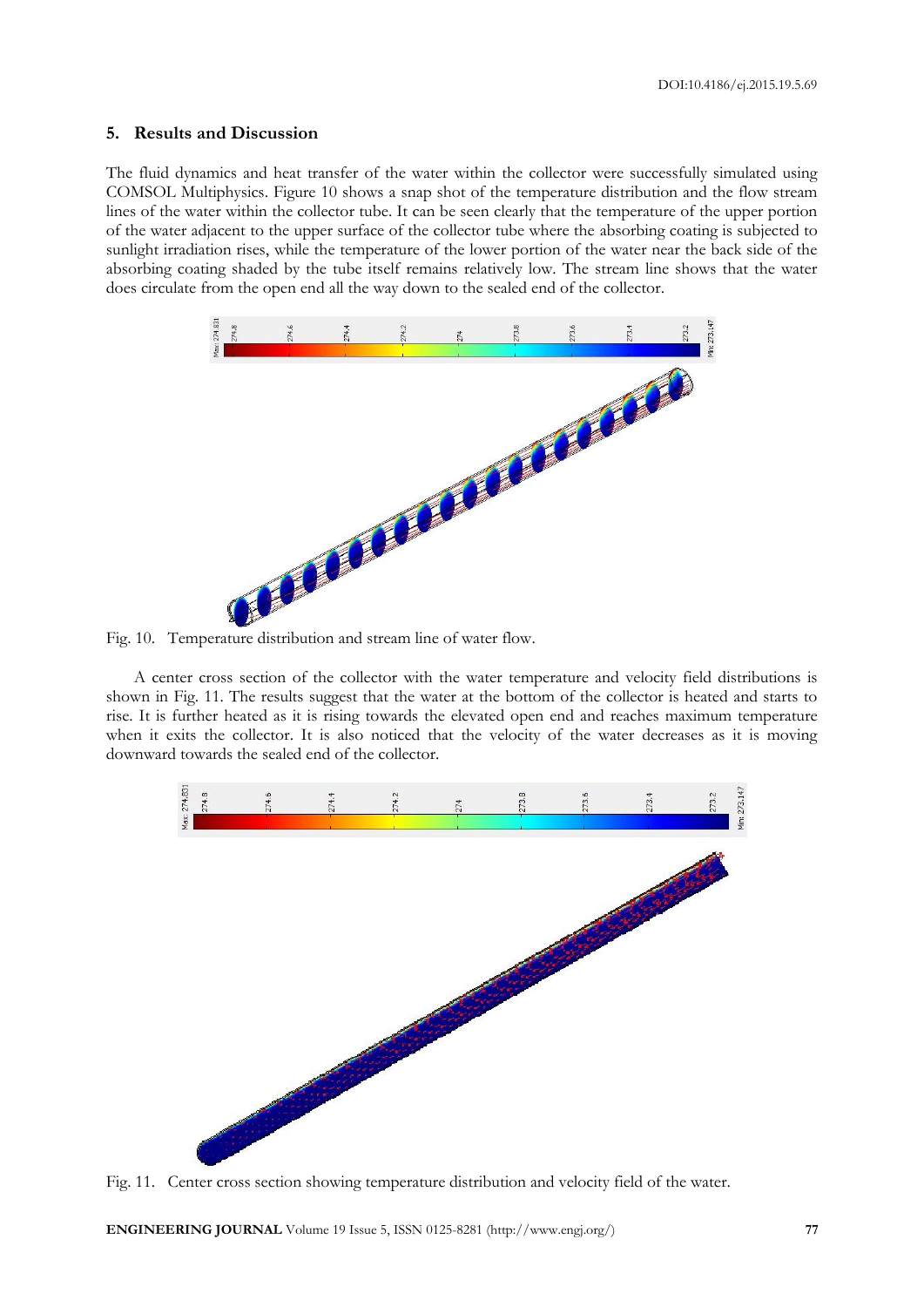

Fig. 12. Collector power per unit absorbing coating area for different tilted install angle.

As described in section 4, the sunlight intensity for the experimental tests was measured to be an average value of 1278W/m<sup>2</sup>. Considering the converting efficiency of the absorbing coating, the heat flux entering the collector inner tube is set to be 1150W/m<sup>2</sup> in all simulations. The simulation results were compared to the experimental ones for understanding the effects of the tilted installation angle on performance of these collectors. Since the model simulation is for only one collector tube and the experimental system is made out of five collector tubes, the power output of the collector as shown in Table 2 was normalized to per unit absorbing coating area by dividing the experimentally measured power by the total absorbing area of the experimental system. Figure 12 shows the comparison of the simulation and experimental test results.

From the chart, it can be concluded that the collector works most efficiently when the tilted install angle is approximately 25<sup>0</sup>. One aspect that needs to be pointed out is that the experimental results show  $10\% \sim 15\%$  less output compared with that of the simulation for all tilted angles. This phenomenon is likely the combined effects of inconsistent sunlight intensity as described in section 4, the PVC storage tank, the fittings connecting the collector to the storage tank, and heat losses from the fitting and the storage tank to the ambient during the tests - although they were all thermally insulated with fiberglass materials.



Fig. 13. Collector power per unit absorbing coating area for different collector length.

As described in section 3.3, the effects of the length to inner diameter ratio of the collector tube on its efficiency were also studied. Since different length results in different absorbing coating area, the output of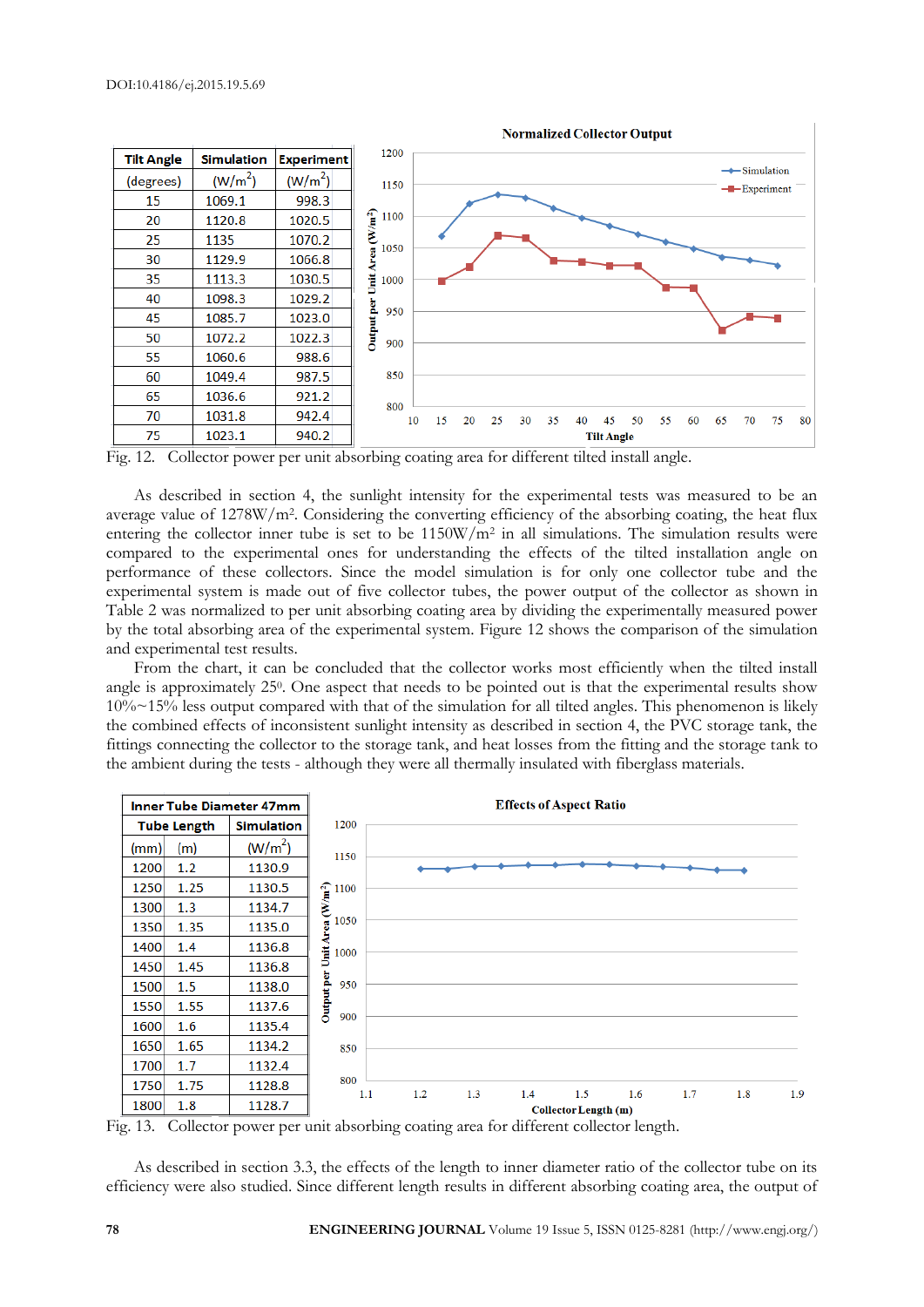the collector was also normalized. For the purpose of comparison, the scale of the normalized output for collectors with different length was kept the same as that in Fig. 12 and shown in Fig. 13. According to these simulations, it does not appear that the aspect ratio between collector length and inner tube diameter has any significant effect on the performance of the collector; in comparison the tilt angle appears to be the most dominant.

In case of multi-tube systems, to avoid possible shading which blocks neighboring collector tube and thus reduces total absorbing coating area, it is necessary to set up a minimum distance between tubes. In the scenario described in section 3, simple geometry analysis shows that a minimum of 50mm space is required between collector tubes for a minimum sunlight incidence angle of 30<sup>0</sup>. However, this will increase the total area requirement for the whole system which is a limiting factor in practice.

The source files of the COMSOL simulations that were developed for this work are available on the internet [21]. They should be useful to interested researchers for further research and for estimation/verification of any desired custom modifications. The source files can be easily modified in order to quickly obtain custom simulations for any desired change of the system's physical parameters.

#### **6. Conclusions**

A FEM numerical model was discussed for modelling the thermosyphon process and the efficiency of single-ended evacuated tubular solar thermal collectors. COMSOL Multiphysics successfully simulated the coupled heat transfer and thermal convection of the water within the inner glass tube of the single ended evacuated tube solar thermal collector. It was concluded by both the simulations [21] and experimental results that the selected collector reaches its peak efficiency when its tilted installation angle is approximately 25<sup>0</sup>. Based on per unit area of absorbing coating, the aspect ratio between the collector length and inner tube diameter has minimum effects on the performance of the collector. Near optimal spacing between adjacent collectors is 50mm but should be chosen on a case by case basis since larger space increases the total surface area required for a multi-collector system.

# **References**

- [1] *ISO 9806-2:1995. Test Methods for Solar Collectors—Part 2: Qualification Test Procedures*, International Organization for Standardization, Geneva, Switzerland.
- [2] S. Arora, S. Chitkara, R. Udayakumar, and M. Ali, "Thermal Analysis of evacuated solar tube collectors," *Journal of Petroleum and Gas Engineering*, vol. 2, no. 4, pp. 74–82, 2011.
- [3] J. Praene, F. Garde, and F. Lucas, "Dynamic modelling and elements of validation of solar evacuated tube collectors," presented at *Ninth International IBPSA Conference*, Montreal, Canada, 2005.
- [4] L. Ma, Z. Lu, J. Zhang, and R. Liang, "Thermal performance analysis of the glass evacuated tube solar collector with U-tube," *Building and Environment*, vol. 45, no. 9, pp. 1959–1967, 2010.
- [5] E. Zambolin, D. Del Col, "Experimental analysis of thermal performance of flat plate and evacuated tube solar collectors in stationary standard and daily conditions," *Solar Energy*, vol. 84, no. 8, pp. 1382– 1396, 2010.
- [6] I. Budihardjo and G. L. Morrison, "Performance of water-in-glass evacuated tube solar water heaters," *Solar Energy*, vol. 83, no. 1, vol. 49–56, 2009.
- [7] M. Hayek, A. Johnny, and L. William, "Experimental investigation of the performance of evacuatedtube solar collectors under Eastern Mediterranean climatic conditions," *Energy Procedia*, vol. 6, pp. 618–626, 2011.
- [8] S. Fischer, "Performance testing of evacuated tubular collectors," Quality Assurance in Solar Heating and Cooling Technology, 2012.
- [9] F. Mahjouri, (2005). Vacuum Tube Liquid-Vapor (Heat-Pipe) Collectors. [Online]. Available: http://www.thermomax.com/Downloads/Vacuum%20Tube%20Paper.pdf
- [10] C. Chang, T. Lin, and W. Yan, "Natural convection flows in a vertical, open tube resulting from combined buoyancy effects of thermal and mass diffusion," *International Journal of Heat and Mass Transfer*, vol. 29, no. 10, pp. 1543–1552, 1986.
- [11] I. Budihardjo and G. L. Morrison, "Natural circulation flow through water-in-glass evacuated tube solar collectors," *Solar Energy*, vol. 81, no. 12, pp. 1460–1472, 2007.
- [12] *Heat Transfer by Free Convection*, *COMSOL® Version 3.5a Handbook*, 2010.